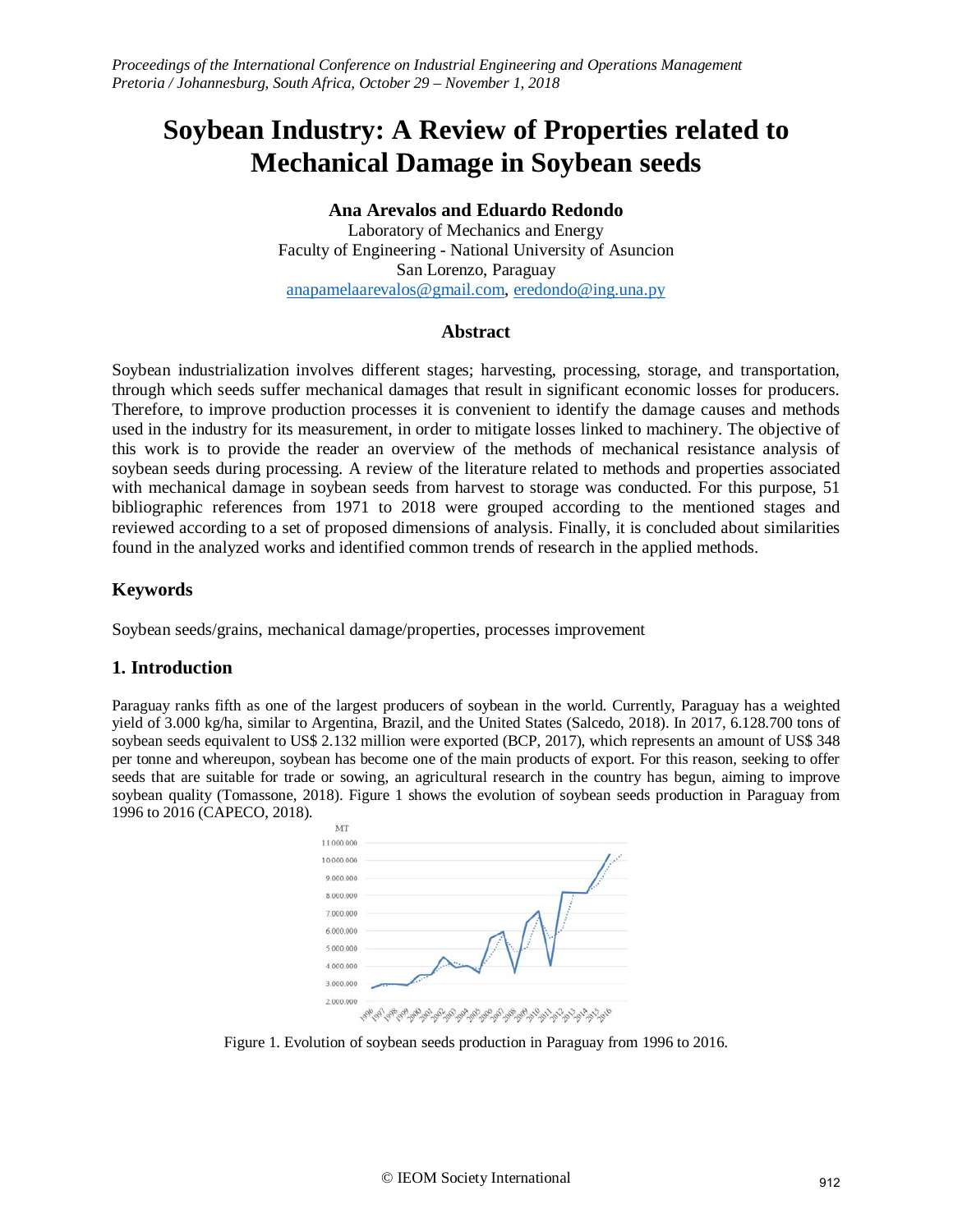In soybean industry seeds losses occur mainly due to mechanical damage at harvesting and processing, where a direct relation between damage and deterioration during storage exists. Since the rupture percentage of the seed is one of the parameters used to measure its quality, it is important to assess its evolution along all processes (Méndez and Roskopf, 2007). Damage can be mechanical, climatic, by insects, diseases or storage conditions (EEA INTA Manfredi, 2004).

For example, according to Bragachini *et al.* (2013), in 2012 harvest losses of soybean seeds in Argentina were in average 120 kg/ha. Considering a similar value for harvest in Paraguay, where planting area in 2017 was 3.388.709 hectares (CAPECO, 2018), losses would be 512.441 tons approximately, which means about US\$ 178 million. If efficiency improved by 10%, based on (CAPECO, 2018) results, this improvement would represent US\$ 18 million approximately, only at the harvesting stage.

This review article focuses on physical, geometric, and physiological properties associated with mechanical damage in soybean seeds due to handling, in order to propitiate decision making that allows processes improvement and design of machines at this industry.

# **2. Materials and Methods**

This review of the literature was oriented to scientific articles, journals, and book chapters from different countries. These academic outputs were found in the following electronic databases: Elsevier Science Direct, Springer Link, Researchgate, Scielo, and Google scholar, which were chosen to achieve a comprehensive approach and cover transversal fields in the industrial area. The keywords were defined based on terms mostly used in the research field, including words related to soybean, mechanical properties, mechanical damage, and mechanical resistance of soybean seeds, combined with words linked to the industry and the stages of soybean production such as harvesting, processing and storage with variations and combinations in English, Portuguese, and Spanish.

To identify eligible cases, the titles and abstracts of articles and book chapters found were reviewed. For situations in which the title and abstract were unclear, a revision of the complete work was conducted. The total period was 48 years (from 1971 until 2018). The following data were extracted from each selected study (articles or book chapters): author/s, year of publication, country, stages (harvest, processing, storage), and dimensions of analysis: analyzed properties and/or effects, and methods applied by the authors.

## **3. Review of the literature**

The compilation of studies has been focused specifically on soybean seeds, involving stages of harvesting, processing, and storage, without considering transport and distribution. Additionally, review articles were found, in which the quality of soybean seeds was analyzed (Salinas *et al.*, 2008), and influenced during storage by mechanical damage suffered at harvesting and processing stages (Shelar, 2008). References found in these articles eased searching.

The thorough review of articles allowed a division of them into three groups: research related to harvesting, processing, and storage. These groups encompass articles where properties of soybean seed and their relation to mechanical damage were studied. For a better understanding of the research cited in the review, the following dimensions of analysis were proposed: properties, methods/techniques, and effects/results.

#### **3.1. Research about harvesting**

Philbrook and Oplinger (1989) presented a research in which the direct relation between mechanical damage produced by the harvester machines and the days of harvest delay were evaluated, this led to the reduction of soybean seed vigor and germination capacity, being these properties determined by germination and accelerated aging tests (Minuzzi *et al.,* 2007).

Mechanized and manual crop losses were quantified and evaluated by Compagnon *et al.* (2012) with an internal IntelliView monitor and, according to Gagare *et al.* (2014), based on the results of an analysis with the ferric chloride test, resistance to mechanical damage of soybean seeds is related to the threshing method, either this is mechanized or manual.

When the harvester's cylinder rotation increase, mechanical damage grows, and seeds with the least moisture content are most damaged (Neto and Troli, 2003). Because of this, the determination of the cylinder rotation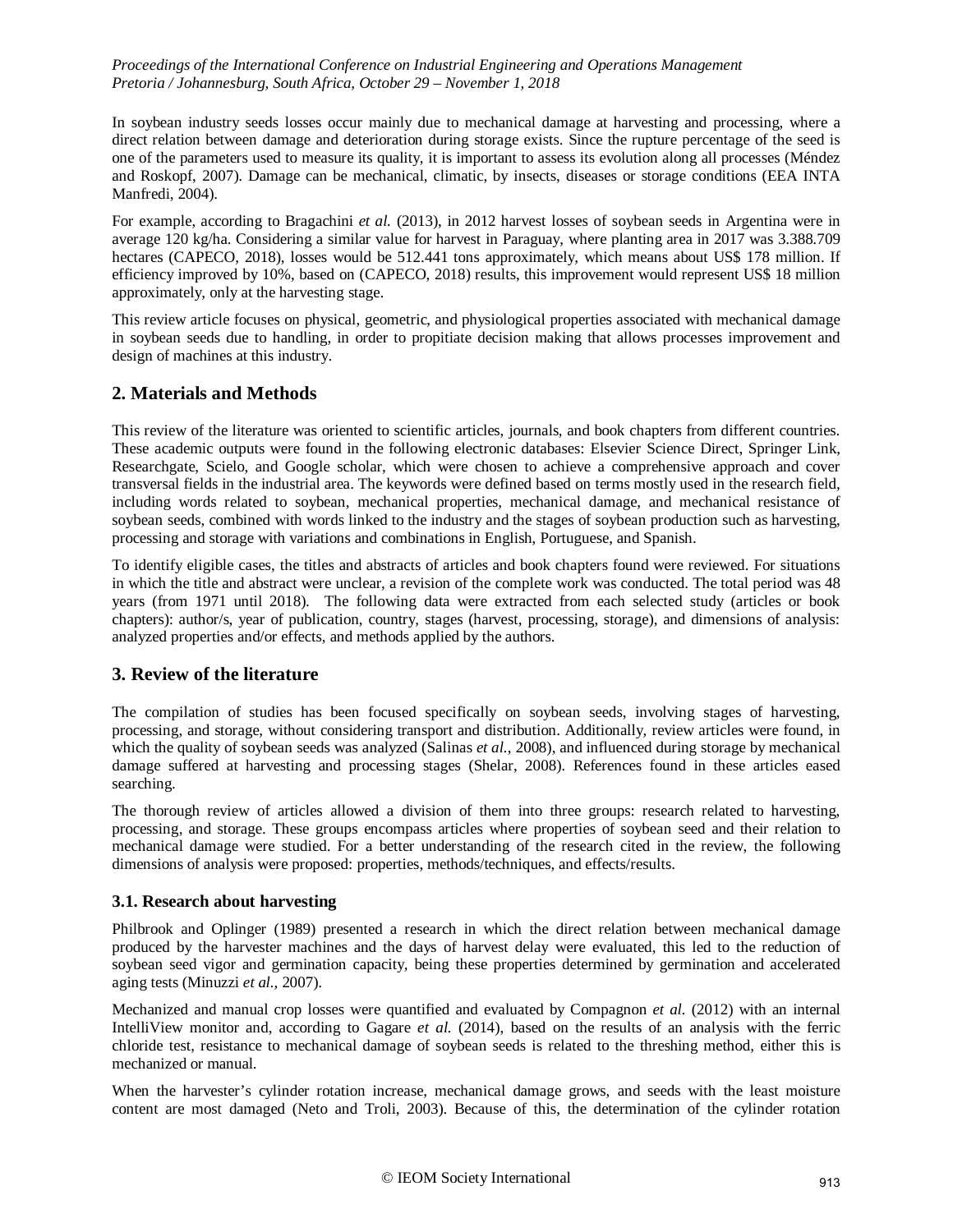depends on seed moisture, according to Pacheco *et al.* (2015), who pointed out that seed vigor and viability are inversely related to the cylinder rotation, based on the tetrazolium test. After a microscopic inspection of seeds collected by harvester machines, Ning *et al.* (2014) noted that mechanical damage is dependent on moisture content, and the greater the percentage of seed damage is, the germination capacity will be lower. Neto and Troli (2003) examined harvested seeds through a visual inspection and determined moisture content by drying them in an electric stove, similar to the research submitted by Magalhaes *et al.* (2009).

Seed moisture content was determined by Holtz and Fialho dos Reis (2013) through the oven drying method. In their work, they stated that the percentage of seed damage depends on its moisture content, which led to seed vigor and viability relation to the harvest moment (time).

Cunha and Zandbergen (2007) investigated about damage on soybean seeds with tangential flow combine harvesters and, evaluated losses through the methods of Embrapa (measuring cup) and Weighing. The authors conclude that losses have no correlation with age or ground speed of the combine harvester, unlike Paixão *et al.* (2017), who determined through a very used technique, the sodium hypochlorite test, that mechanical damage is dependent on the harvester ground speed. In addition, these authors measured electrical conductivity and vigor of soybean seeds through an electrical conductivity test. They also mentioned that as the damage is increased, seed vigor is reduced and electrical conductivity increased as well.

Costa *et al.* (1996) and Soza *et al.* (2014) also studied the damage caused by harvester machines. In the first study, they also considered manual harvesting in the analysis and concluded that there is a dependence of the damage on the threshing method and seed moisture. The second study affirmed the inverse relation of mechanical damage with moisture content and, in both studies, they analyzed damaged seeds with the sodium hypochlorite test. Costa *et al.* (1996) implemented the tetrazolium test for damage evaluation, and to determine the effects on seed germination, viability and, vigor they applied germination and accelerated aging tests, pointing out that these properties decreased with the increase of mechanical damage.

Costa *et al.* (2003) studied soybean seeds collected by harvester machines in different regions, evaluating seed damage with tetrazolium and sodium hypochlorite tests. They affirmed the damage dependence on the harvester machine type and determined the inverse relation of seed vigor, viability, and germination with damage, through germination and tetrazolium tests. Subsequently, they mentioned that damages were associated with moisture deterioration and insects, (Costa *et al.*, 2005).

Cunha *et al.* (2009) analyzed the effects on soybean seeds resistance to mechanical damage with sodium hypochlorite test and determined that it depends on the harvester machine type (conventional cylinder, axial rotor and, double axial rotor). They agreed with the authors mentioned above, that seed germination and vigor were reduced with the increase of mechanical damage.

In a study presented by Sosnowski and Kuzniar (1999), soybean seeds were subjected to impacts with a rotating steel arm, determining that seed germination, studied through a sand bed test, was reduced with the increase of mechanical damage. On the other hand, Öztürk *et al.* (2017) analyzed the seed resistance to compression with a testing machine. Seed moisture content was determined through the oven drying method.

In the same way, using a Universal testing machine, Kuźniar *et al.* (2016) determined the inverse relation of mechanical damage with seed moisture content and elasticity modulus of soybean seeds.

## **3.2. Research about processing**

Soybean seed quality can be affected through different processing stages, in which seeds are subjected to loads caused by machinery and manipulation.

In the research presented by Misra *et al.* (1985), it is stated that the use of a Conventional steel - flighting auger in handling causes damaged seeds, which were analyzed with the sodium hypochlorite test. According to the authors, from the germination test, it turned out that seed germination could change depending on seed moisture. With the increase of mechanical damage, seed germination capacity is reduced. In addition, it is mentioned that gravity separation and air screen cleaning in grain processing improved soybean lots.

To analyze soybean seed germination capacity, accelerated aging test was implemented by Parde *et al.* (2002), Vearasilp *et al.* (2001) and, Divsalar and Oskouie (2011). In the first study, authors observed seed resistance to mechanical damage through processing machinery. With the sodium hypochlorite test, they measured damage percentage and indicated that it depends on seed moisture. Through the oven drying method, they varied seed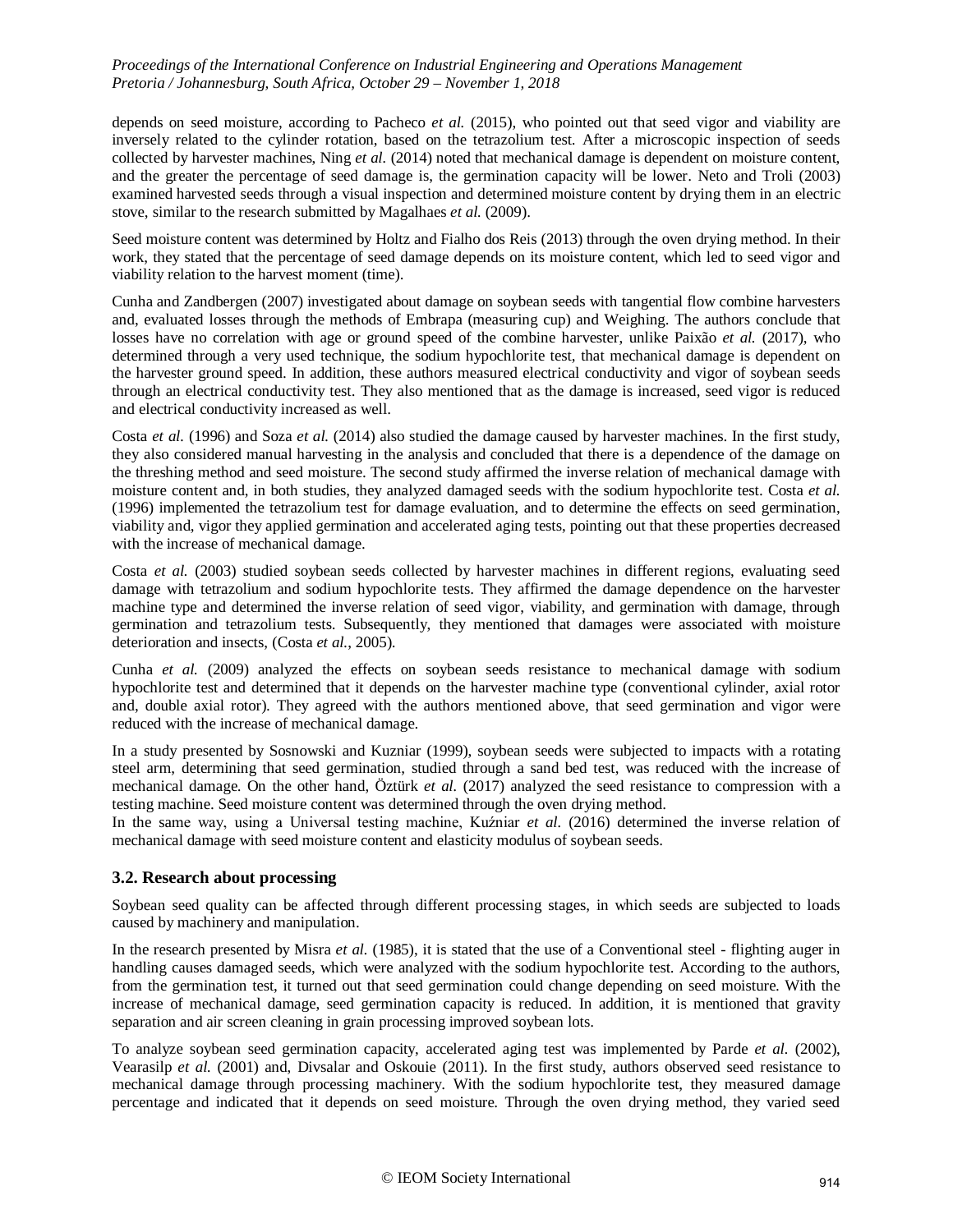moisture and determined the inverse relation of seed germination and vigor with mechanical damage. Seed vigor was analyzed using a germination test, as in the second study, where seed germination was evaluated and, damages quantified with sodium hypochlorite test, concluding that there is a direct relation of mechanical damage with seed dimensions. Through the electrical conductivity test, seed vigor, viability and, electrical conductivity were evaluated, noting that damage increase reduced percentages of seed vigor and viability. This test was used in the third study, along with the tetrazolium test, through which authors determined that there was no variation in seed germination, viability and, vigor. With visual inspection and indoxyl acetate method, it was mentioned that there is a dependency of mechanical damage on seed size.

The authors, Polat *et al.* (2006) and Shirkole *et al.* (2011) implemented the oven drying method to determined soybean seed moisture and measured seeds terminal velocity in an air column, determining a direct relation of it with mechanical damage. In the first investigation, they measured the seed dimensions with a digital caliper, and the coefficient of friction using a friction testing machine, pointing out that these properties are directly related to seed moisture. In addition, the seed density was calculated with the liquid displacement method using water, unlike the second investigation in which the density was calculated with the mass per hectoliter method, noting that in both studies, the seed density decreased with the moisture increase. These last authors evaluated the coefficient of friction with a plastic cylinder on a tilting plane, measured the angle of repose, and also established a direct relation of these properties with soybean seed moisture content.

Similarly, Davies and El-Okene (2009), with a sample of soybean seeds in a box on a tilting plane indicated that there is a direct dependence of the coefficient of friction, the angle of repose, and seed dimensions on moisture content. They determined seed moisture through the oven drying method and calculated its density with the liquid displacement method, using water. According to the authors, density and moisture are inversely related.

Through a compression testing machine, Pan and Tangratanavalee (2003) analyzed soybean seed behavior when moisture content varies. They determined an inverse relation of elasticity modulus and compression with seed moisture.

## **3.3. Research about storage**

The physicochemical characteristics of soybean seeds are affected by the period of storage, according to Narayan *et al.* (1988). They demonstrated through seed storage for periods of time, that density, moisture content, and seed weight decreased with time, while seed hardness is increased. They noted that seeds turned into brown color and infestation with insects was increased.

In order to evaluate soybean seed quality changes under established storage conditions, De Alencar *et al.* (2006) used the oven drying method to determine seed moisture, electrical conductivity test to measure vigor, and germination capacity.

Similarly, in the research conducted by Šimic *et al.* (2006), the changes in stored soybean seeds were analyzed and is mentioned that the length of time and storage conditions can affect the seed vigor and oil content. The authors determined the seed vigor through a cold test.

With the aim to design storage structures for soybean seeds, Kibar and Ozturk (2010) studied certain properties associated with seed moisture content. By determining the seed moisture level with the oven drying method, they noted its direct relation with seed dimensions and the coefficient of friction, calculated respectively, using a digital compass and a dynamometer. According to the authors, the angle of internal friction, measured with the direct shear method, grew with the increase in seed moisture, while the density, calculated with the liquid displacement method using toluene, decreased.

#### **3.4. Research about harvest, processing and storage**

The use of machinery for harvesting and processing leads to alterations in soybean seed quality that could generate significant losses depending on storage conditions. Evaluating soybean seeds mechanically harvested, Delouche (1971) noted that mechanical damage depends on seed moisture, and on the cylinder rotation of the harvester machine. Camolese *et al.* (2015) observed that seeds with lower moisture level suffered more mechanical damage. On the other hand, with the tetrazolium test, Lopes *et al.* (2010) analyzed seeds harvested manually and mechanically, pointing out that mechanical damage depends on the threshing method, as well as seed germination and vigor. Rollán *et al.* (2001) determined the dependence of germination with mechanical damage and moisture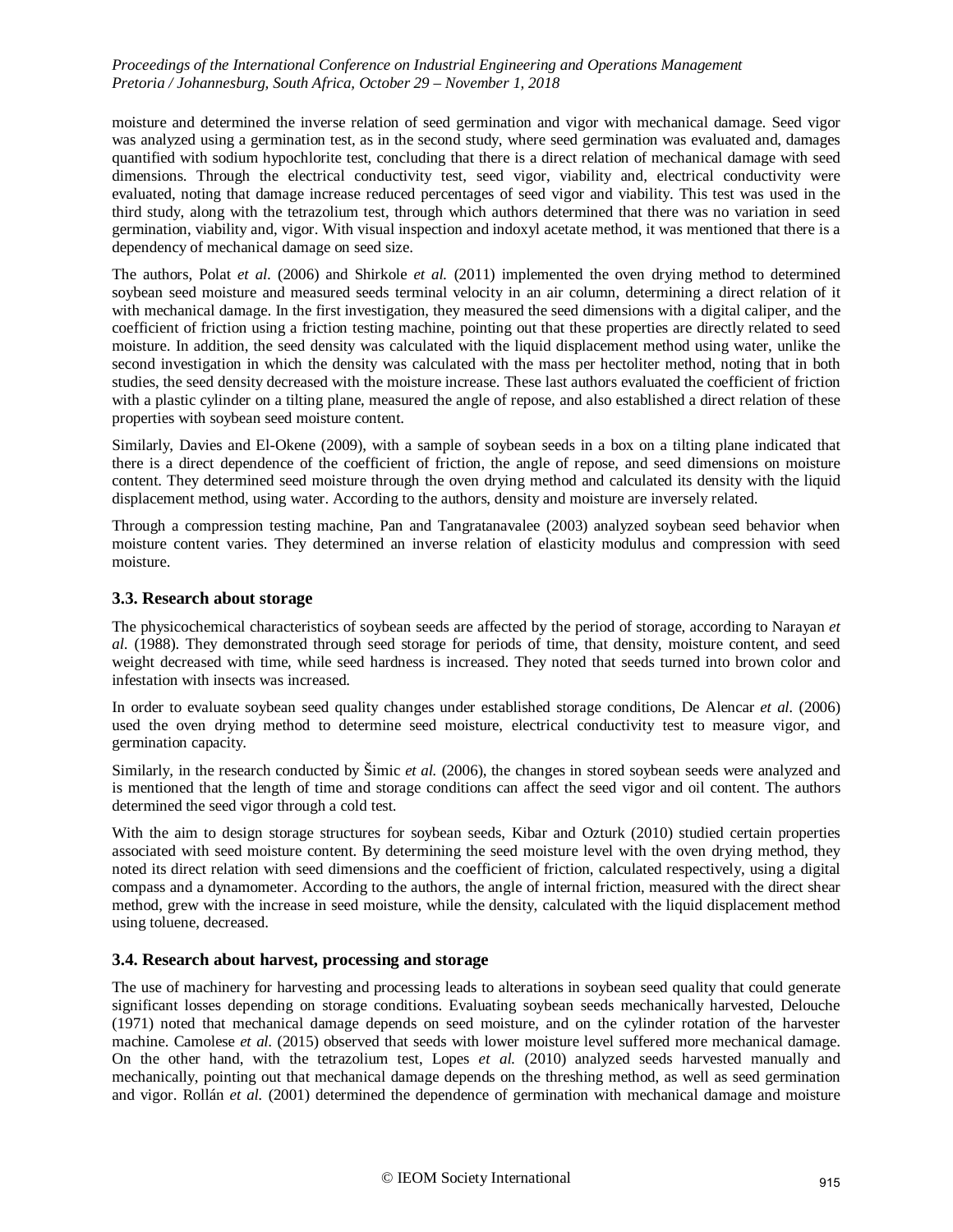content. Paulsen *et al.* (1981) established an inverse relation of seed germination capacity with mechanical damage during harvesting. Through a rupture test the authors observed a direct relation of seed resistance with its moisture content and an inverse relation of resistance with the thresher cylinder speed.

Krittigamas *et al.* (2001) and El - Abady *et al.* (2012) determined that soybean seed germination and vigor are reduced over time in storage. These latest authors evaluated the quality of seeds stored for periods of time by calculating seed vigor, viability, and germination. They indicated that damage at harvesting stage is dependent on the seed coat thickness. Soybean germination capacity, and seed vigor were also analyzed by Schuch *et al.* (2009).

Deshpande *et al.* (1993) determined the soybean seed moisture level with the oven drying method and density through the liquid displacement method. They noted that seed dimensions grew with the moisture increase, while density decreased. The oven drying method was also used by Ribeiro *et al.* (2007) and Neves *et al.* (2016) to determine seed moisture. The first studied the seed resistance to compression through a Universal testing machine and determined that is inversely related to seed moisture content, as well as the seed elasticity modulus. The authors of the second study determined that seed vigor and viability are dependent on the processing stages.

Under compression, some properties of soybean seeds are affected depending on its moisture content. In order to optimize processes and machinery designs in seeds processing, Petru and Masin (2017) analyzed the mechanical behavior of seeds under compression, friction, or rupture forces. Tavakoli *et al.* (2009) used a tension/compression testing machine and observed that mechanical resistance decreases with the increase of the seed moisture level. On the other hand, they pointed out that the coefficient of friction, and the angle of repose are directly related to seed moisture, unlike density. In a study presented by Goli *et al.* (2016), seeds were tested under impact forces on a testing machine and then inspected visually. They pointed out that there is an inverse relation of compression with the velocity and number of impacts.

The soybean seed hardness is dependent on its moisture content, according to Lončarević *et al.* (2010), who studied seeds under compression with a testing machine and pointed out that the elasticity modulus decreases as seed moisture increases. The coefficient of friction was measured through a tilting plane test, presenting a direct relation with the seed moisture level.

Henry *et al.* (2000) analyzed soybean seeds resistance to compression using a testing machine and determined an inverse relation of resistance and elasticity modulus with moisture content. Tunde-Akintunde *et al.* (2005) compressed the seeds with a tensiometer machine and pointed out the dependence of damage with seed moisture. In addition, they established a direct relation of the seed terminal velocity in a wind tunnel with seed moisture and placed a sample of soybean seeds in a box on a tilting plane to calculate the coefficient of friction and the angle of repose. These latest properties were inversely related to moisture content. According to Kashaninejad *et al.* (2008) and Wandkar *et al.* (2012), the coefficient of friction and the angle of repose on different surfaces are higher with moisture content increase. In both studies, these properties were quantified with a sample of soybean seeds on an inclined plane.

The author Işik (2007) mentioned that seed coefficient of friction on different surfaces increased with the increase of seed moisture. In addition, seed density was determined through a standard test weight procedure, noting that it is inversely related to moisture, which was measured with a moisture meter. On the other hand, the terminal velocity of soybean seeds presented a direct relation with seed moisture and was obtained in an air column.

## **4. Discussion**

The grouping of articles according to the stages: harvesting, processing, and storage allowed the elaboration of the following tables, which reflect the trend of research on the studied subject in accordance with the proposed dimensions of analysis: properties, Table 1; methods/techniques, Table 2; effects/results, Table 3.

|   | Author/s                      | <b>Properties</b>                                        |             |               |
|---|-------------------------------|----------------------------------------------------------|-------------|---------------|
|   |                               | Physical                                                 | Geometrical | Physiological |
|   | Delouche (1971)               | Mechanical damage resistance                             |             |               |
|   | Paulsen <i>et al.</i> (1981)  | Mechanical damage resistance, moisture                   |             | Germination   |
| 3 | Misra <i>et al.</i> (1985)    | Mechanical damage resistance                             |             | Germination   |
|   | Narayan <i>et al.</i> (1988)  | Density, moisture, mechanical damage resistance-hardness |             |               |
|   | Philbrook and Oplinger (1989) | Mechanical damage resistance                             |             |               |

Table 1. Studies on soybean seeds according to the properties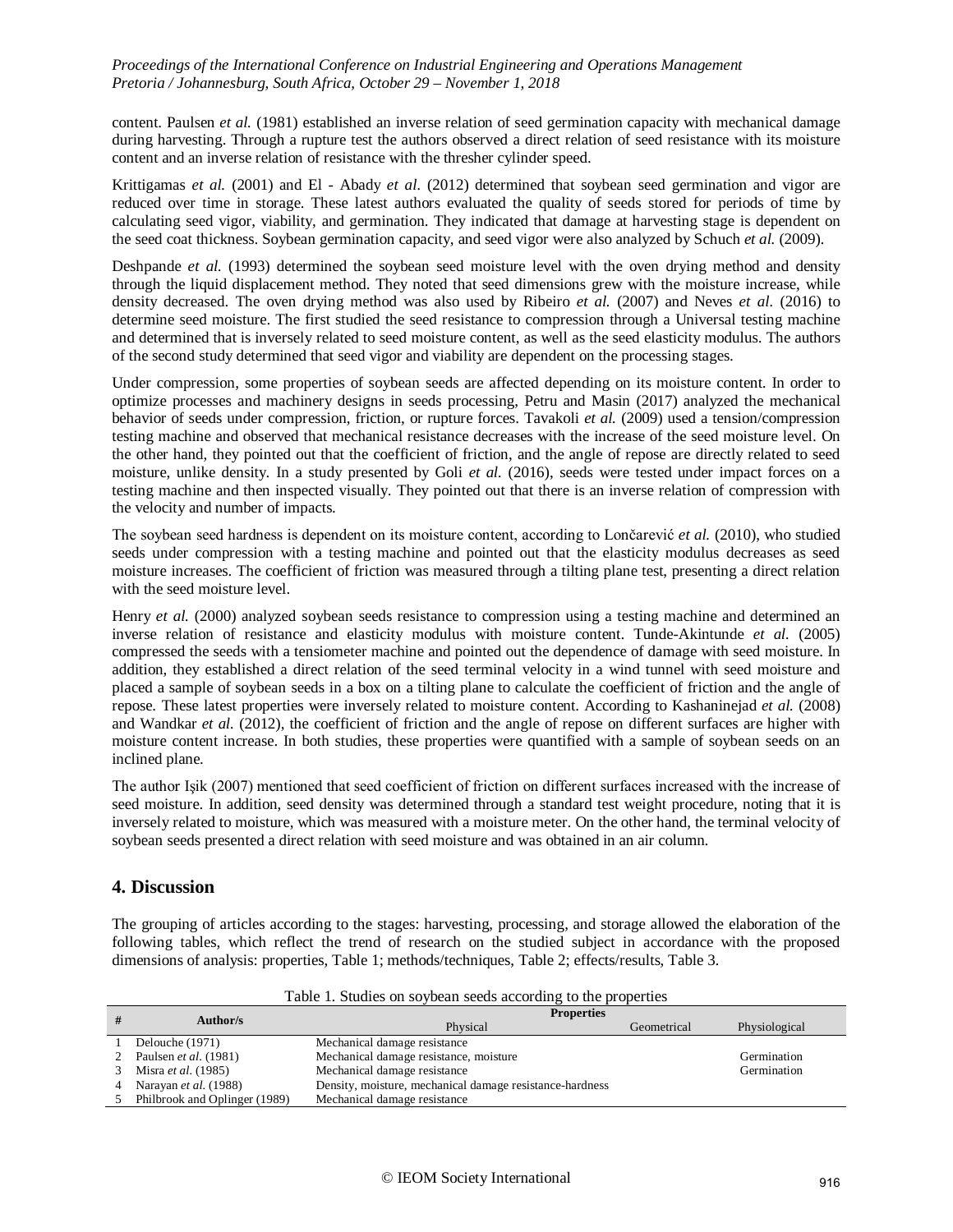| 6        | Deshpande et al. (1993)                                 | Moisture, density                                                                                                          | Dimensions        |                                  |
|----------|---------------------------------------------------------|----------------------------------------------------------------------------------------------------------------------------|-------------------|----------------------------------|
| 7        | Costa et al. (1996)                                     | Mechanical damage resistance, moisture                                                                                     |                   | Germination, vigor,<br>viability |
| 8        | Sosnowski and Kuzniar (1999)                            | Compression resistance-impact                                                                                              |                   | Germination                      |
| 9        | Henry et al. (2000)                                     | Mechanical damage resistance-compression, elasticity<br>modulus                                                            |                   |                                  |
| 10       | Vearasilp et al. (2001)                                 | Mechanical damage resistance, electrical conductivity                                                                      |                   | Germination, vigor,<br>viability |
| 11       | Rollán et al. (2001)                                    | Mechanical damage resistance                                                                                               |                   | Germination                      |
| 12       | Krittigamas et al. (2001)                               | Mechanical damage resistance, electrical conductivity                                                                      |                   | Germination, vigor,<br>viability |
| 13<br>14 | Parde et al. (2002)<br>Neto and Troli (2003)            | Mechanical damage resistance, moisture<br>Mechanical damage resistance, moisture                                           |                   | Germination, vigor               |
| 15       | Costa et al. (2003)                                     | Mechanical damage resistance                                                                                               |                   | Germination, vigor,<br>viability |
|          | 16 Pan and Tangratanavalee (2003)                       | Elasticity modulus, mechanical damage resistance-<br>compression                                                           |                   |                                  |
| 17       | Costa et al. $(2005)$                                   | Mechanical damage resistance, moisture                                                                                     |                   | Germination, vigor,<br>viability |
| 18       | Tunde-Akintunde et al. (2005)                           | Mechanical damage resistance-compression, moisture,<br>terminal velocity, coefficient of friction, repose angle,<br>volume | Dimensions        |                                  |
|          | 19 Polat et al. (2006)                                  | Moisture, density, terminal velocity, coefficient of friction                                                              | Dimensions        |                                  |
|          | 20 Šimic et al. (2006)<br>21 De Alencar et al. $(2006)$ | Moisture, electrical conductivity                                                                                          |                   | Vigor<br>Germination, vigor      |
|          | 22 Minuzzi et al. (2007)                                |                                                                                                                            |                   | Germination, vigor               |
| 23       | Cunha and Zandbergen (2007)                             | Mechanical damage resistance                                                                                               |                   |                                  |
| 24       | Ribeiro et al. (2007)                                   | Mechanical damage resistance-compression, moisture,<br>elasticity modulus                                                  |                   |                                  |
| 25       | Işik (2007)                                             | Moisture, density, coefficient of friction, terminal velocity                                                              | <b>Dimensions</b> |                                  |
| 27       | 26 Kashaninejad et al. (2008)<br>Cunha et al. (2009)    | Moisture, coefficient of friction, angle of repose, volume<br>Mechanical damage resistance                                 | <b>Dimensions</b> | Germination, vigor               |
| 28       | Magalhães et al. (2009)                                 | Mechanical damage resistance, moisture                                                                                     |                   |                                  |
| 29       | Davies and El-Okene (2009)                              | Moisture, density, angle of repose, coefficient of friction                                                                | Dimensions        |                                  |
| 30       | Tavakoli et al. (2009)                                  | Mechanical damage resistance-compression, moisture,<br>density, coefficient of friction, angle of repose                   | Dimensions        |                                  |
| 31       | Schuch et al. (2009)                                    |                                                                                                                            |                   | Germination, vigor               |
| 32       | Kibar and Öztürk (2010)                                 | Coefficient of friction, moisture, angle of internal friction,<br>density                                                  | <b>Dimensions</b> |                                  |
| 33       | Lončarević et al. (2010)                                | Mechanical damage resistance-hardness, density, volume,<br>coefficient of friction, elasticity modulus                     |                   |                                  |
| 34       | Divsalar and Oskouie (2011)                             | Mechanical damage resistance, electrical conductivity,<br>moisture                                                         |                   | Germination, vigor,<br>viability |
| 35       | Shirkole et al. (2011)                                  | Moisture, angle of repose, density, coefficient of friction,<br>terminal velocity                                          |                   |                                  |
| 36       | Lopes <i>et al.</i> $(2011)$                            | Mechanical damage resistance, moisture, electrical<br>conductivity                                                         |                   | Germination, vigor               |
|          | 37 Compagnon et al. (2012)                              | Mechanical damage resistance, moisture                                                                                     |                   |                                  |
|          | 38 El - Abady et al. (2012)                             | Mechanical damage resistance, moisture, electrical<br>conductivity                                                         |                   | Germination, vigor,<br>viability |
| 39       | Wandkar et al. (2012)                                   | Moisture, angle of repose, coefficient of friction, density<br>Mechanical damage resistance, moisture, electrical          | Dimensions        |                                  |
| 40       | Holtz and Fialho dos Reis (2013)                        | conductivity                                                                                                               |                   | Vigor, viability                 |
| 41<br>42 | Gagare et al. (2014)<br>Ning et al. (2014)              | Mechanical damage resistance<br>Mechanical damage resistance                                                               |                   | Germination                      |
| 43       | Soza et al. (2014)                                      | Mechanical damage resistance, moisture                                                                                     |                   |                                  |
| 44       | Pacheco et al. (2015)                                   | Mechanical damage resistance, moisture                                                                                     |                   | Germination, vigor,<br>viability |
| 45       | Camolese et al. (2015)                                  | Mechanical damage resistance, moisture                                                                                     |                   |                                  |
| 46       | Kuźniar et al. (2016)                                   | Mechanical damage resistance, moisture, elasticity modulus                                                                 |                   |                                  |
| 47       | Goli et al. (2016)                                      | Resistance to compression-impact, moisture                                                                                 |                   | Germination                      |
| 48       | Neves et al. $(2016)$                                   | Electrical conductivity, mechanical damage resistance,<br>moisture                                                         |                   | Germination, vigor,<br>viability |
| 49       | Paixão et al. (2017)                                    | Mechanical damage resistance, moisture, temperature,<br>electrical conductivity                                            |                   | Vigor                            |
| 50<br>51 | Öztürk et al. (2017)<br>Petru and Masin (2017)          | Mechanical damage resistance-compression, moisture<br>Mechanical damage resistance                                         |                   |                                  |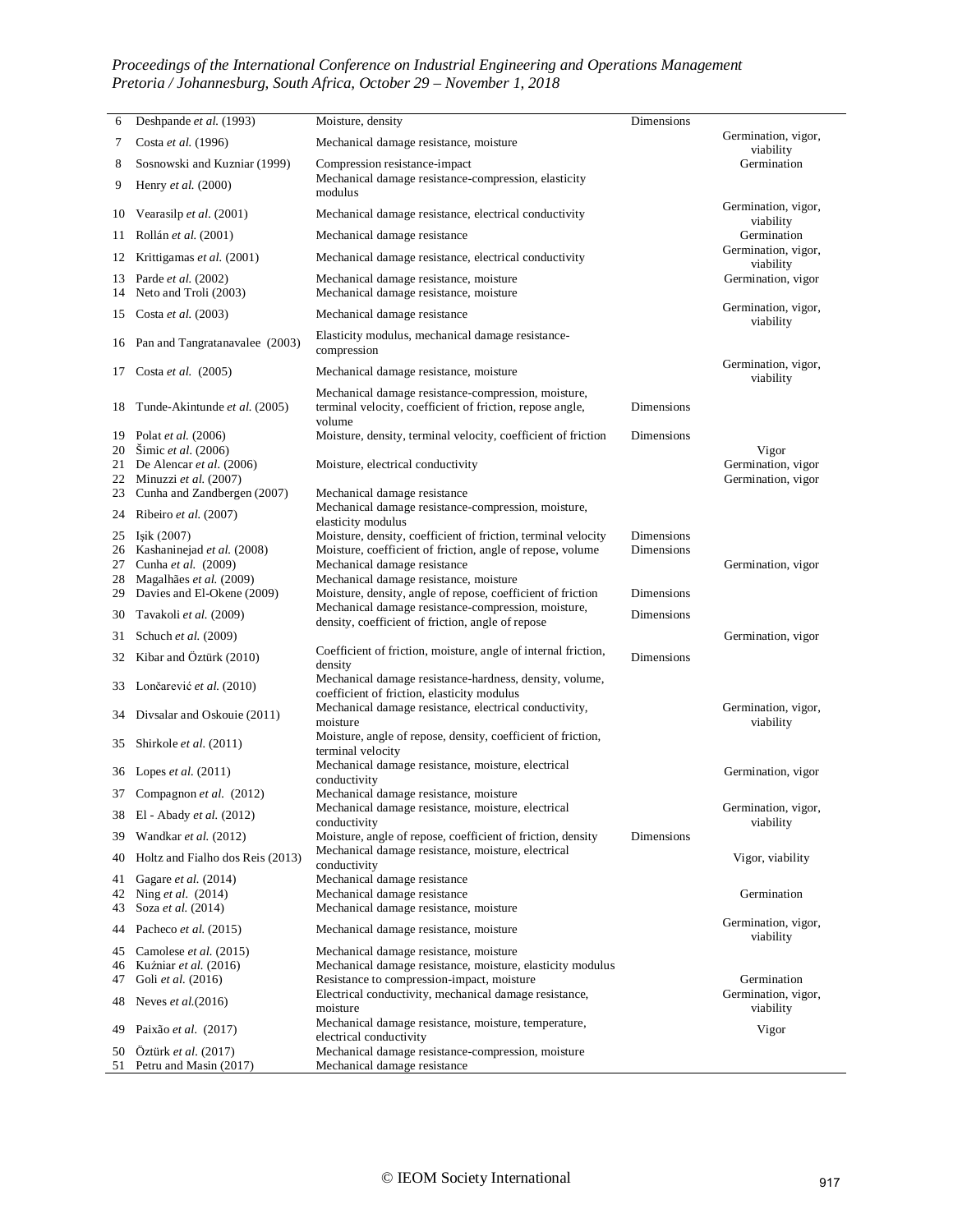| $\#$         | Author/s                                            | raoic 2. Studies on soyocan secus according to incurous and incasurement techniques<br>Methods and techniques of measurement                                                  |                                               |
|--------------|-----------------------------------------------------|-------------------------------------------------------------------------------------------------------------------------------------------------------------------------------|-----------------------------------------------|
|              |                                                     | Properties<br>Combine harvester                                                                                                                                               | Effects                                       |
| $\mathbf{1}$ | Delouche (1971)                                     | Tetrazolium test, cold germination test, Stein breakage test, combine                                                                                                         |                                               |
| 2            | Paulsen et al. (1981)                               | harvester, storing for periods of time, drying in containers                                                                                                                  | Tetrazolium test                              |
| 3<br>4       | Misra et al. (1985)<br>Narayan et al. (1988)        | Conventional steel-flighting auger, germination test<br>Storing for periods of time                                                                                           | Sodium hypochlorite test                      |
| 5            | Philbrook and Oplinger (1989)                       | Combine harvester                                                                                                                                                             |                                               |
| 6            | Deshpande et al. (1993)                             | Micrometer, oven drying method, liquid displacement method                                                                                                                    |                                               |
| 7            | Costa et al. (1996)                                 | Combine harvester, manual harvesting, moisture meter: Dole 400,<br>tetrazolium test, accelerated aging test, germination test                                                 | Sodium hypochlorite test,<br>tetrazolium test |
| 8<br>9       | Sosnowski and Kuzniar (1999)<br>Henry et al. (2000) | Germination test in a sand bed<br>Testing machine: Instron                                                                                                                    | Rotating steel arm machine                    |
| 10           | Vearasilp et al. (2001)                             | Accelerated aging test, tetrazolium test, electrical conductivity test                                                                                                        | Visual inspection, Indoxyl<br>acetate method  |
| 11           | Rollán et al. (2001)                                | Germination test                                                                                                                                                              | Sodium hypochlorite test                      |
| 12           | Krittigamas et al. (2001)                           | Storing for periods of time, germination test, tetrazolium test, accelerated                                                                                                  |                                               |
| 13           | Parde et al. (2002)                                 | aging test, electrical conductivity test<br>Accelerated aging test, germination test, oven drying method, seeds<br>processing machinery                                       | Sodium hypochlorite test                      |
| 14           | Neto and Troli (2003)                               | Oven drying method, combine harvester                                                                                                                                         | Visual inspection                             |
| 15           | Costa et al. (2003)                                 | Germination test, tetrazolium test                                                                                                                                            | Tetrazolium test, sodium                      |
| 16           | Pan and Tangratanavalee (2003)                      | Compression testing machine                                                                                                                                                   | hypochlorite test                             |
| 17           | Costa et al. $(2005)$                               | Tetrazolium test, moisture meter, combine harvester, germination test                                                                                                         | Sodium hypochlorite test,                     |
| 18           | Tunde-Akintunde et al. (2005)                       | Tensiometer machine: Avery, liquid displacement method, moisture meter,                                                                                                       | tetrazolium test                              |
| 19           | Polat et al. (2006)                                 | micrometer, wind tunnel, seeds sample on an inclined plane<br>Oven drying method, digital caliper, liquid displacement method-water, air                                      |                                               |
| 20           | Simic et al. (2006)                                 | column, friction testing machine<br>Cold test                                                                                                                                 |                                               |
| 21<br>22     | De Alencar et al. (2006)<br>Minuzzi et al. (2007)   | Oven drying method, electrical conductivity test<br>Germination test, accelerated aging test                                                                                  |                                               |
| 23           | Cunha and Zandbergen (2007)                         | Combine harvester                                                                                                                                                             | Embrapa method,                               |
| 24           | Ribeiro et al. (2007)                               | Universal testing machine: TA Hdi Texture Analyser, oven drying method                                                                                                        | Weighting method                              |
| 25           | Işik (2007)                                         | Moisture meter, standard test weight procedure, digital compass,                                                                                                              |                                               |
|              |                                                     | cylindrical pipe on inclined plane, air column<br>Liquid displacement method, oven drying method, digital caliper, seeds                                                      |                                               |
| 26           | Kashaninejad et al. (2008)                          | sample on an inclined plane                                                                                                                                                   |                                               |
| 27           | Cunha et al. (2009)                                 | Germination test                                                                                                                                                              | Sodium hypochlorite test                      |
| 28           | Magalhães et al. (2009)                             | Combine harvester, oven drying method<br>Oven drying method, micrometer, topless and bottomless cylinder, seeds                                                               | Visual inspection                             |
| 29           | Davies and El-Okene (2009)                          | sample on an inclined plane, liquid displacement method-water                                                                                                                 |                                               |
| 30           | Tavakoli et al. (2009)                              | Tension/compression testing machine, oven drying method, digital caliper,<br>liquid displacement method-toluene, angle of repose apparatus                                    |                                               |
|              | 31 Schuch et al. (2009)                             | Accelerated aging test, germination test<br>Digital dynamometer, digital compass, direct shear method, oven drying                                                            |                                               |
|              | 32 Kibar and Öztürk (2010)                          | method, liquid displacement method-toluene                                                                                                                                    |                                               |
|              | 33 Lončarević et al. (2010)                         | Compression testing machine: TMS - PRO, liquid displacement method,<br>inclined plane test                                                                                    |                                               |
| 34           | Divsalar and Oskouie (2011)                         | Electrical conductivity test, germination test, accelerated aging test,<br>moisture meter                                                                                     | Sodium hypochlorite test                      |
| 35           | Shirkole et al. (2011)                              | Oven drying method, sun drying method, mass per hectoliter method,<br>angle of repose apparatus, plastic cylinder on inclined plane, air column                               |                                               |
| 36           | Lopes et al. $(2011)$                               | Manual harvesting, combine harvester, oven drying method, electrical<br>conductivity test, germination test, accelerated aging test, tetrazolium test                         | Tetrazolium test                              |
| 37           | Compagnon et al. (2012)                             | Combine harvester, moisture meter: Dicker-John multigrain model                                                                                                               | Internal IntelliView<br>monitor               |
| 38           | El - Abady et al. (2012)                            | Storing for periods of time, manual and mechanized harvesting,<br>germination test, accelerated aging test, oven drying method, electrical<br>conductivity meter: CMD 830 WPA |                                               |
| 39           | Wandkar et al. (2012)                               | Oven drying method, Vernier caliper, bottomless cylinder on inclined<br>plane, seeds sample on an inclined plane, liquid displacement method-<br>toluene                      |                                               |
| 40           | Holtz and Fialho dos Reis (2013)                    | Combine harvester, moisture meter: Motonko, oven drying method,<br>tetrazolium test, electrical conductivity test                                                             |                                               |
| 41           | Gagare et al. (2014)                                | Combine harvester, manual threshing                                                                                                                                           | Ferric chloride test                          |

#### Table 2. Studies on soybean seeds according to methods and measurement techniques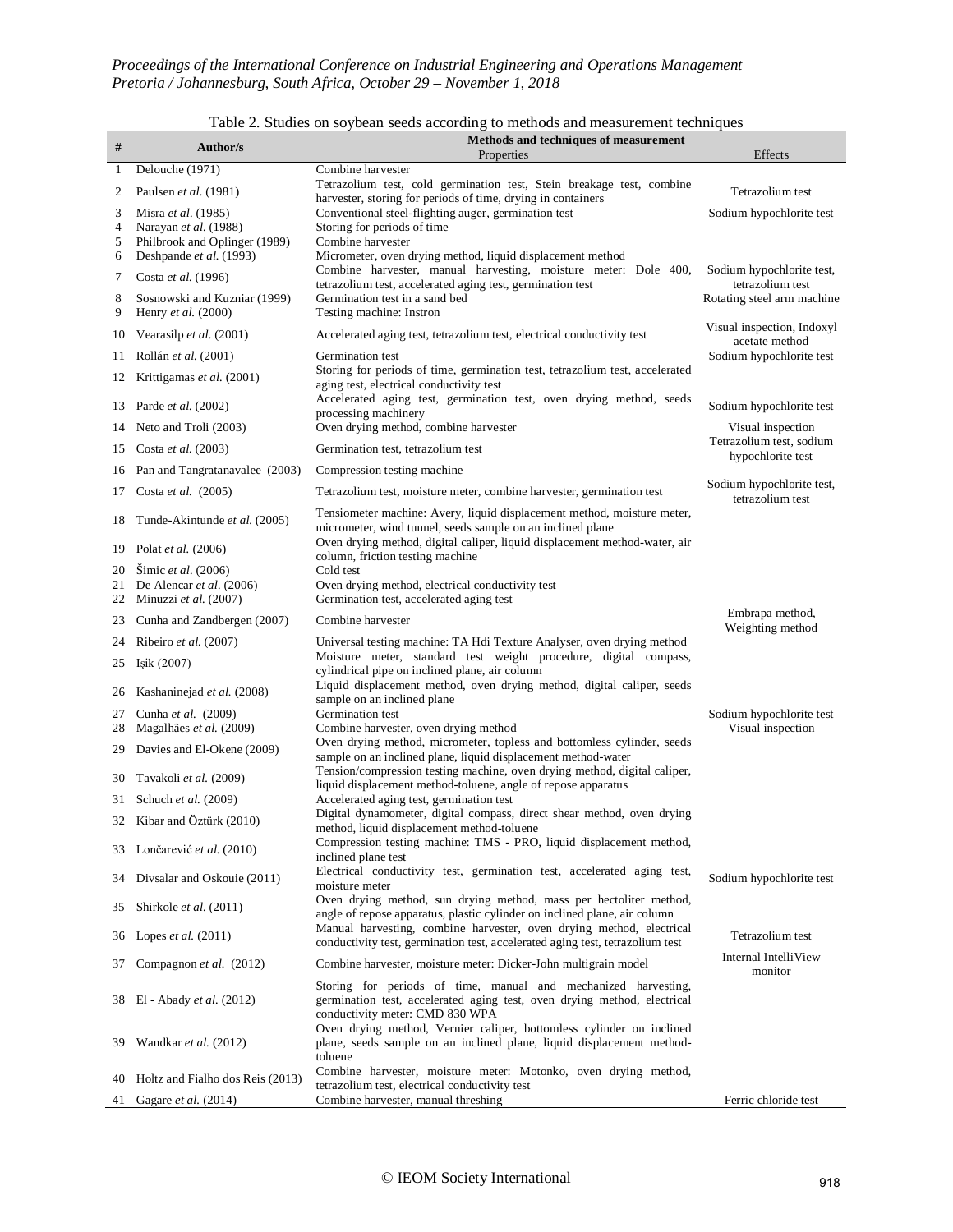<u> Tanzania de la pro</u>

| 42 Ning <i>et al.</i> (2014)    | Germination test, combine harvester                                                                              | Microscopic inspection   |
|---------------------------------|------------------------------------------------------------------------------------------------------------------|--------------------------|
| 43 Soza <i>et al.</i> (2014)    | Combine harvester, moisture meter                                                                                | Sodium hypochlorite test |
| 44 Pacheco <i>et al.</i> (2015) | Combine harvester, moisture meter, germination test, tetrazolium test                                            |                          |
| 45 Camolese et al. (2015)       | Combine harvester, moisture meter: Agrologic AL-101                                                              | Visual inspection        |
| 46 Kuźniar et al. (2016)        | Universal testing machine: Zwick, oven drying method                                                             |                          |
| 47 Goli et al. (2016)           | Germination test, oven drying method, impact testing machine                                                     | Visual inspection        |
| 48 Neves <i>et al.</i> (2016)   | Tetrazolium test, germination test, accelerated aging test, electrical<br>conductivity meter, oven drying method | Sodium hypochlorite test |
| 49 Paixão et al. (2017)         | Combine harvester, moisture meter: G600, electrical conductivity test                                            | Sodium hypochlorite test |
| 50 Öztürk et al. (2017)         | Testing machine: Lloyd LRX plus, oven drying method                                                              |                          |
| 51 Petru and Masin (2017)       |                                                                                                                  |                          |

# Table 3. Studies on soybean seeds according to the analyzed effects or results

| #              | Author/s                                             | <b>Effects or results</b>                                                                                                                                                                             |
|----------------|------------------------------------------------------|-------------------------------------------------------------------------------------------------------------------------------------------------------------------------------------------------------|
|                |                                                      | Dependency of mechanical damage on the cylinder rotation of harvester machine and moisture;                                                                                                           |
| $\mathbf{1}$   | Delouche (1971)                                      | dependency of storage conditions on moisture content                                                                                                                                                  |
| $\sqrt{2}$     | Paulsen et al. (1981)                                | Inverse relation of germination with mechanical damage; direct relation of mechanical damage<br>resistance with moisture and an inverse relation with cylinder speed                                  |
| 3              | Misra et al. (1985)                                  | Inverse relation of germination with mechanical damage and dependency on moisture content                                                                                                             |
| $\overline{4}$ | Narayan et al. (1988)                                | Inverse relation of density and moisture with the period of storage; direct relation of hardness with the<br>period of storage                                                                        |
| 5              | Philbrook and Oplinger (1989)                        | Direct relation of mechanical damage with days of harvest delay                                                                                                                                       |
| 6              | Deshpande et al. (1993)                              | Direct relation of seed dimensions and volume with moisture; inverse relation of density with moisture                                                                                                |
| $\tau$         | Costa et al. (1996)                                  | Dependency of mechanical damage on threshing method and moisture; inverse relation of germination,<br>vigor, and viability with mechanical damage                                                     |
| 8              | Sosnowski and Kuzniar (1999)                         | Inverse relation of germination with mechanical damage                                                                                                                                                |
| 9              | Henry et al. (2000)                                  | Inverse relation of resistance to compression and elasticity modulus with moisture content                                                                                                            |
| 10             | Vearasilp et al. (2001)                              | Dependency of mechanical damage on seed size; there was no variation of germination, vigor, and<br>viability                                                                                          |
| 11             | Rollán et al. (2001)                                 | Dependency of germination on mechanical damage and moisture content                                                                                                                                   |
| 12             | Krittigamas et al. (2001)                            | Inverse relation of germination and vigor with the period of storage                                                                                                                                  |
| 13             | Parde et al. (2002)                                  | Inverse relation of germination and vigor with mechanical damage; dependency of mechanical damage<br>on moisture                                                                                      |
| 14             | Neto and Troli (2003)                                | Inverse relation of moisture with mechanical damage; direct relation of mechanical damage with<br>cylinder rotation speed                                                                             |
| 15             | Costa et al. (2003)                                  | Inverse relation of vigor, viability, and germination with mechanical damage; dependency of mechanical<br>damage on the harvester machine type                                                        |
| 16             | and<br>Pan<br>Tangratanavalee<br>(2003)              | Inverse relation of elasticity modulus and compression with seed moisture                                                                                                                             |
| 17             | Costa et al. (2005)                                  | Inverse relation of germination, vigor, and viability with mechanical damage                                                                                                                          |
| 18             | Tunde-Akintunde et al. (2005)                        | Dependency of mechanical damage on moisture; direct relation of seed dimensions and terminal<br>velocity with moisture; inverse relation of coefficient of friction and angle of repose with moisture |
| 19             | Polat et al. (2006)                                  | Direct relation of seed dimensions, terminal velocity, and coefficient of friction with moisture content;<br>inverse relation of density with moisture content                                        |
| 20             | Simic et al. (2006)                                  | Dependency of vigor and oil content on storage conditions                                                                                                                                             |
| 21             | De Alencar et al. (2006)                             | Resulting measurement of moisture content, electrical conductivity, germination, and vigor                                                                                                            |
| 22             | Minuzzi et al. (2007)                                | Inverse relation of seed germination and vigor with harvest delay                                                                                                                                     |
| 23<br>24       | Cunha and Zandbergen (2007)<br>Ribeiro et al. (2007) | There is no relation of seeds losses with age nor ground speed of the harvester machine<br>Inverse relation of resistance to compression and elasticity modulus with moisture content                 |
| 25             | Isik $(2007)$                                        | Direct relation of seed dimensions, coefficient of friction, and terminal velocity with moisture; inverse<br>relation of density with moisture                                                        |
| 26             | Kashaninejad et al. (2008)                           | Direct relation of volume, seed dimensions, coefficient of friction, and angle of repose with moisture<br>content                                                                                     |
| 27             | Cunha et al. (2009)                                  | Dependency of mechanical damage on the harvester machine type; inverse relation of seed germination<br>and vigor with mechanical damage                                                               |
| 28             | Magalhães et al. (2009)                              | Resulting measurement of mechanical damage resistance and moisture content                                                                                                                            |
| 29             | Davies and El-Okene (2009)                           | Direct relation of dimensions, angle of repose, and coefficient of friction with moisture content; inverse<br>relation of density with moisture content                                               |
| 30             | Tavakoli et al. (2009)                               | Inverse relation of resistance to compression and density with moisture content; direct relation of seed<br>dimensions, coefficient of friction, and angle of repose with moisture content            |
| 31             | Schuch et al. (2009)                                 | Resulting measurement of seed vigor and germination                                                                                                                                                   |
| 32             | Kibar and Öztürk (2010)                              | Direct relation of coefficient of friction, seed dimensions, and angle of internal friction with moisture<br>content; inverse relation of density with moisture content                               |
| 33             | Lončarević et al. (2010)                             | Dependency of seed hardness on moisture; direct relation of volume and coefficient of friction with<br>moisture; inverse relation of density and elasticity modulus with moisture                     |
| 34             | Divsalar and Oskouie (2011)                          | Inverse relation of vigor and viability with mechanical damage; direct relation of mechanical damage<br>with seed dimensions                                                                          |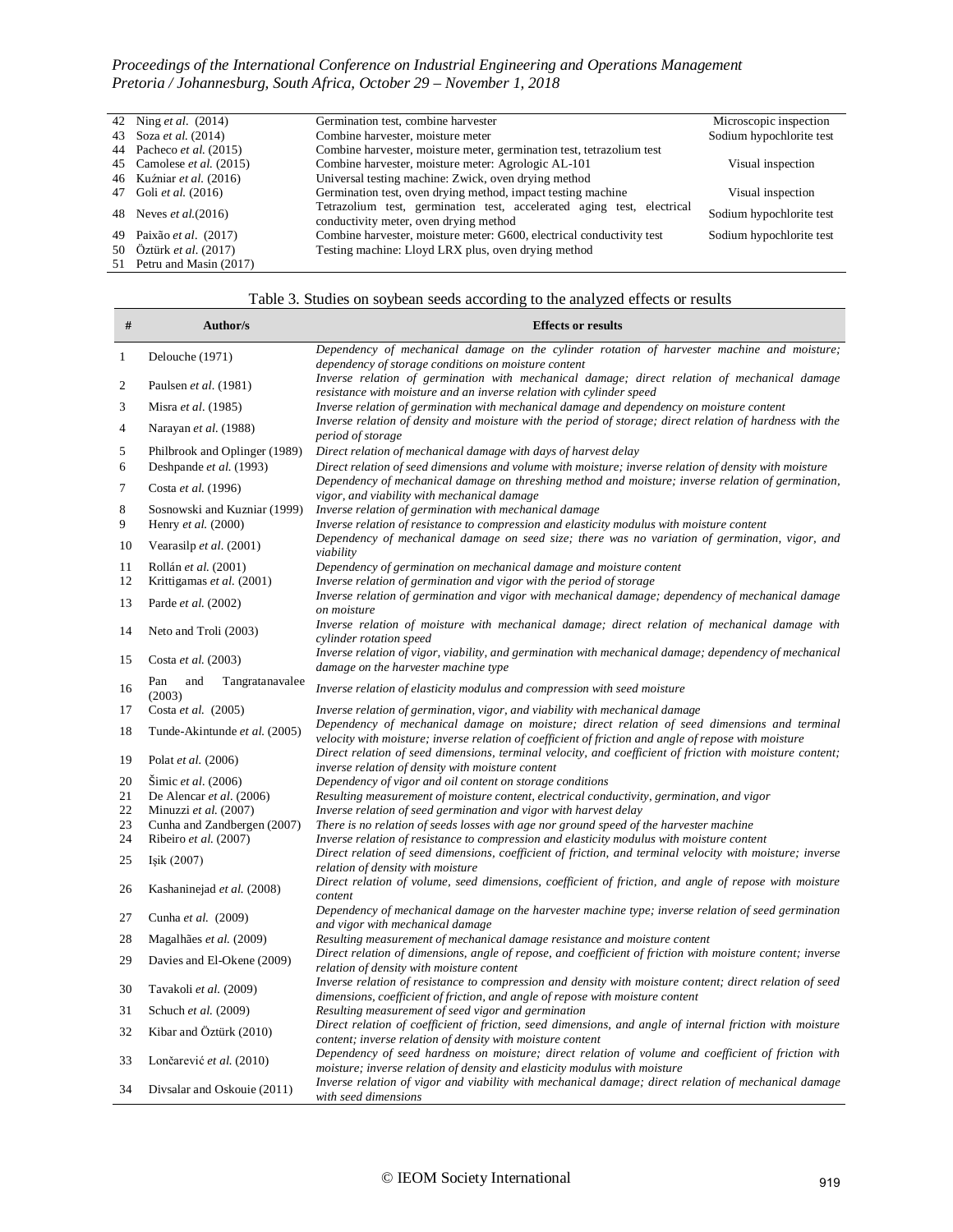| 35 | Shirkole et al. (2011)       | Direct relation of angle of repose, coefficient of friction, and terminal velocity with moisture content;                                                                                               |
|----|------------------------------|---------------------------------------------------------------------------------------------------------------------------------------------------------------------------------------------------------|
| 36 |                              | inverse relation of density with moisture content                                                                                                                                                       |
|    | Lopes <i>et al.</i> $(2011)$ | Dependency of mechanical damage, germination, and vigor on threshing method                                                                                                                             |
| 37 | Compagnon et al. (2012)      | Resulting measurement of mechanical damage resistance and moisture content                                                                                                                              |
| 38 | El - Abady et al. (2012)     | Dependency of mechanical damage on seed coat; inverse relation of germination, vigor, and viability<br>with the period of storage                                                                       |
| 39 | Wandkar et al. (2012)        | Direct relation of seed dimensions, angle of repose, and coefficient of friction with moisture; inverse<br>relation of density with moisture                                                            |
| 40 | Holtz and Fialho (2013)      | Dependency of vigor and viability on harvest time; dependency of mechanical damage on moisture                                                                                                          |
| 41 | Gagare et al. (2014)         | Dependency of mechanical damage on threshing method                                                                                                                                                     |
| 42 | Ning et al. (2014)           | Inverse relation of germination with mechanical damage; direct relation with moisture content                                                                                                           |
| 43 | Soza et al. (2014)           | Inverse relation of mechanical damage with moisture content                                                                                                                                             |
| 44 | Pacheco et al. (2015)        | Dependency of cylinder rotation on moisture content; resulting measurement of moisture; inverse<br>relation of vigor and viability with cylinder rotation                                               |
| 45 | Camolese et al. (2015)       | Inverse relation of mechanical damage with moisture content                                                                                                                                             |
| 46 | Kuźniar et al. (2016)        | Inverse relation of mechanical damage resistance and elasticity modulus with moisture content                                                                                                           |
| 47 | Goli et al. (2016)           | Inverse relation of germination with mechanical damage; inverse relation of resistance to compression<br>with number and velocity of impacts                                                            |
| 48 | Neves et al. $(2016)$        | Dependency of vigor and viability on processing stages                                                                                                                                                  |
| 49 | Paixão et al. (2017)         | Dependency of mechanical damage resistance on harvester ground speed; inverse relation of seed vigor<br>with electrical conductivity; direct relation of electrical conductivity with mechanical damage |
| 50 | Öztürk et al. (2017)         | Resulting measurement of mechanical damage resistance                                                                                                                                                   |
| 51 | Petru and Masin (2017)       | Resulting evaluation of mechanical behavior of seeds                                                                                                                                                    |

## **5. Conclusion**

The research on this area is mostly developed in Brazil, where seeds resistance to mechanical damage caused mainly at the harvesting stage is analyzed. See Figure 2. In addition, considering the most studied stages, it is concluded that 37% of works are focused on harvest, 16% on processing, 8% on storage and, 39% on the combination of these stages.





In chronological order, Figure 3 shows that the scientific interest in issues related to properties of soybean seeds tends to increase. In the last decade, the most commonly used methods to analyze the effects of mechanical damage on soybean seeds are the sodium hypochlorite test and visual inspections. While, for the analysis of properties related to mechanical damage the predominant methods are: oven drying method, to determine the grain moisture content; germination test, to evaluate the germination capacity of seeds; the use of different models of combine machines to study mechanical damage at harvesting; electrical conductivity test, to determine the grain electrical conductivity; fluid displacement method, to determine the density and volume; accelerated aging test, to evaluate the strength and viability of seeds; and the test of tetrazolium, to analyze the germination, vigor, viability, and damage in soybean seeds.

Deterioration of soybean seeds is influenced by mechanical damage caused at the stages of harvesting and processing (Salinas, 2008), which leads to a decrease of seed quality during storage, which is consistent with Shelar (2008). After the review, most applied methods to study mechanical damage in soybean seeds and the relation with their properties can be identified, in order to design tests that allow studying the mechanical behavior of grains. The study in this area offers the possibility of achieving improvements in machine design used in the stages of harvesting and processing, reducing the losses of soybean grains in the industry.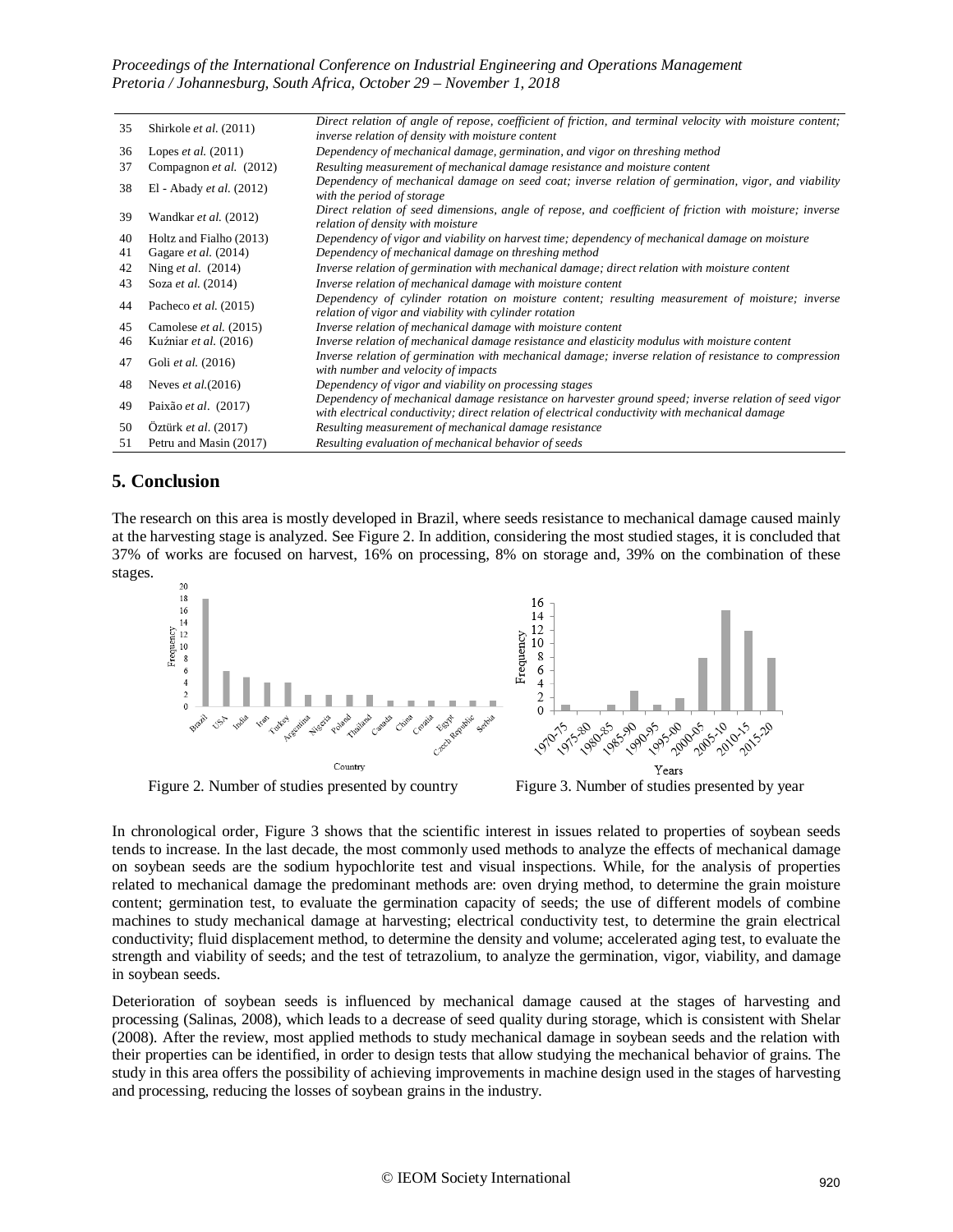## **References**

- BCP, Banco Central del Paraguay, Reporte de Comercio Exterior, Available: https://www.bcp.gov.py/informe-decomercio-exterior-mensual-i466, December, 2017.
- Bragachini, M., Peiretti, J., Sanchez, F., Ustarroz, F., Giordano, J., and Bragachini, M., Cosecha de Soja con valor agregado en origen, *Curso Internacional de Agricultura de Precisión*, Manfredi, Argentina, July 17-19, 2013.
- Camolese, H. S., Baio, F. H. R., and Alves, C. Z., Perdas quantitativas e qualitativas de colhedoras com trilha radial e axial em função da umidade do grão, *Revista Brasileira de Engenharia de Biossistemas*, vol. 9, no. 1, pp. 21- 29, 2015.
- CAPECO, Cámara Paraguaya de Exportadores y Comercializadores de Cereales y Oleaginosas, Área de siembra, producción y rendimiento, Available: [http://capeco.org.py/area-de-siembra-produccion-y-rendimiento/,](http://capeco.org.py/area-de-siembra-produccion-y-rendimiento/) 2018.
- Compagnon, A., Pereira da Silva, R., Tufaile Cassia, M., Graat, D., and Aparecido Voltarelli, M., Comparison between methods of evaluation of soybean mechanized harvesting losses, *Scientia Agropecuaria*, vol. 3, no. 3, pp. 215-223, 2012.
- Costa, N. P. D., De Oliveira, M. C. N., and Henning, A. A. Efeito da colheita mecanica sobre a qualidade da semente de Soja, *Revista Brasileira De Sementes*, vol. 18, no. 2, pp. 232-237, 1996.
- Costa, N. P. D., Mesquita, C. D. M., Maurina, A. C., França Neto, J. B., Krzyzanowski, F. C., Oliveira, M. C. N., and Henning, A. A., Profile of the physical, physiological and chemical aspects of soybean seeds produced in six regions of Brazil, *Revista Brasileira de Sementes*, vol. 27, no. 2, pp. 172-181, 2005.
- Costa, N. P. D., Mesquita, C. D. M., Maurina, A. C., Neto, F., de Barros, J., Krzyzanowski, F. C., and Henning, A. A., Physical, physiological and sanitary quality of soybean seed produced in Brazil, *Revista Brasileira de Sementes*, vol. 25, no. 1, pp. 128-132, 2003.
- Cunha, J. P. A. R., and Zandbergen, H. P., Perdas na colheita mecanizada da soja na região do Triângulo Mineiro e Alto Paranaíba, Brasil, *Bioscience Journal*, vol. 23, no. 4, pp. 61-66, 2007.
- Cunha, J. P. A. R., Piva, G., and Oliveira, C. A. A., Effect of the threshing system and harvester speed on the quality of soybean seeds, *Bioscience Journal*, vol. 25, no. 4, pp. 37-42, 2009.
- Davies, R. M., and El-Okene, A. M., Moisture-dependent physical properties of soybeans, *Int. Agrophysics*, vol. 23, no. 3, pp. 299-303, 2009.
- De Alencar, E. R., Faroni, L. R. D. A., de Lacerda Filho, A. F., Ferreira, L. G., and Meneghitti, M. R., Influence of different storage conditions on soybean grain quality, *Proceedings of the 9th International Working Conference on Stored Product Protection*, pp. 30-37, Campinas, Brazil, 2006.
- Delouche, J. C., Harvesting, Handling, and Storage of Soybean Seed, *Meeting of the Southern Seedsmen's Association*, pp. 17-22, Dallas, USA, 1971.
- Deshpande, S. D., Bal, S., and Ojha, T. P., Physical properties of soybean, *Journal of Agricultural Engineering Research*, vol. 56, no. 2, pp. 89-98, 1993.
- Divsalar, M., and Oskouie, B., Study the effect of mechanical damage at processing on soybean seed germination and vigor, *Journal of Agricultural and Biological Science*, vol. 6, no.7, pp. 60-64, 2011.
- EEA INTA Manfredi, Control de la Calidad en la Producción de Semilla de Soja, Available[:](http://www.cosechaypostcosecha.org/data/articulos/calidad/ControlCalidadProduccionDeSemillaDeSoja.asp) [http://www.cosechaypostcosecha.org/data/articulos/calidad/ControlCalidadProduccionDeSemillaDeSoja.asp,](http://www.cosechaypostcosecha.org/data/articulos/calidad/ControlCalidadProduccionDeSemillaDeSoja.asp) 2004.
- El-Abady, M. I., El-Emam, A. A. M., Seadh, S. E., and Yousof, F. I., Soybean seed quality as affected by cultivar, threshing methods and storage periods, *Research Journal of Seed Science*, vol. 5, no. 4, pp. 115-125, 2012.
- Gagare, K., Bharud, R., Shelar, V., and Karjule, A., Detection of mechanical damage to soybean seed surface using ferric chloride test, *Agricultural Science Digest - A Research Journal*, vol. 34, no. 4, pp. 289-292, 2014.
- Goli, A., Khazaei, J., Taheri, M., Khojamli, A., and Sedaghat, A. Effect of Mechanical Damage on Soybean Germination, *International Academic Journal of Science and Engineering*, vol. 3, no. 10, pp. 48-58, 2016.
- Henry, Z. A., Su, B., and Zhang, H., Resistance of soya beans to compression, *Journal of Agricultural Engineering Research*, vol. 76, no. 2, pp. 175-181, 2000.
- Holtz, V., and Reis, E. F. D., Losses in mechanized harvesting soybean: A quantitative and qualitative analysis, *Revista Ceres*, vol. 60, no. 3, pp. 347-353, 2013.
- Isik, E., Some engineering properties of soybean grains, *American Journal of Food Technology*, vol. 2, no. 3, pp. 115-125, 2007.
- Kashaninejad, M., Ahmadi, M., Daraei, A., and Chabra, D., Handling and frictional characteristics of soybean as a function of moisture content and variety, *Powder Technology*, vol. 188, no. 1, pp. 1-8, 2008.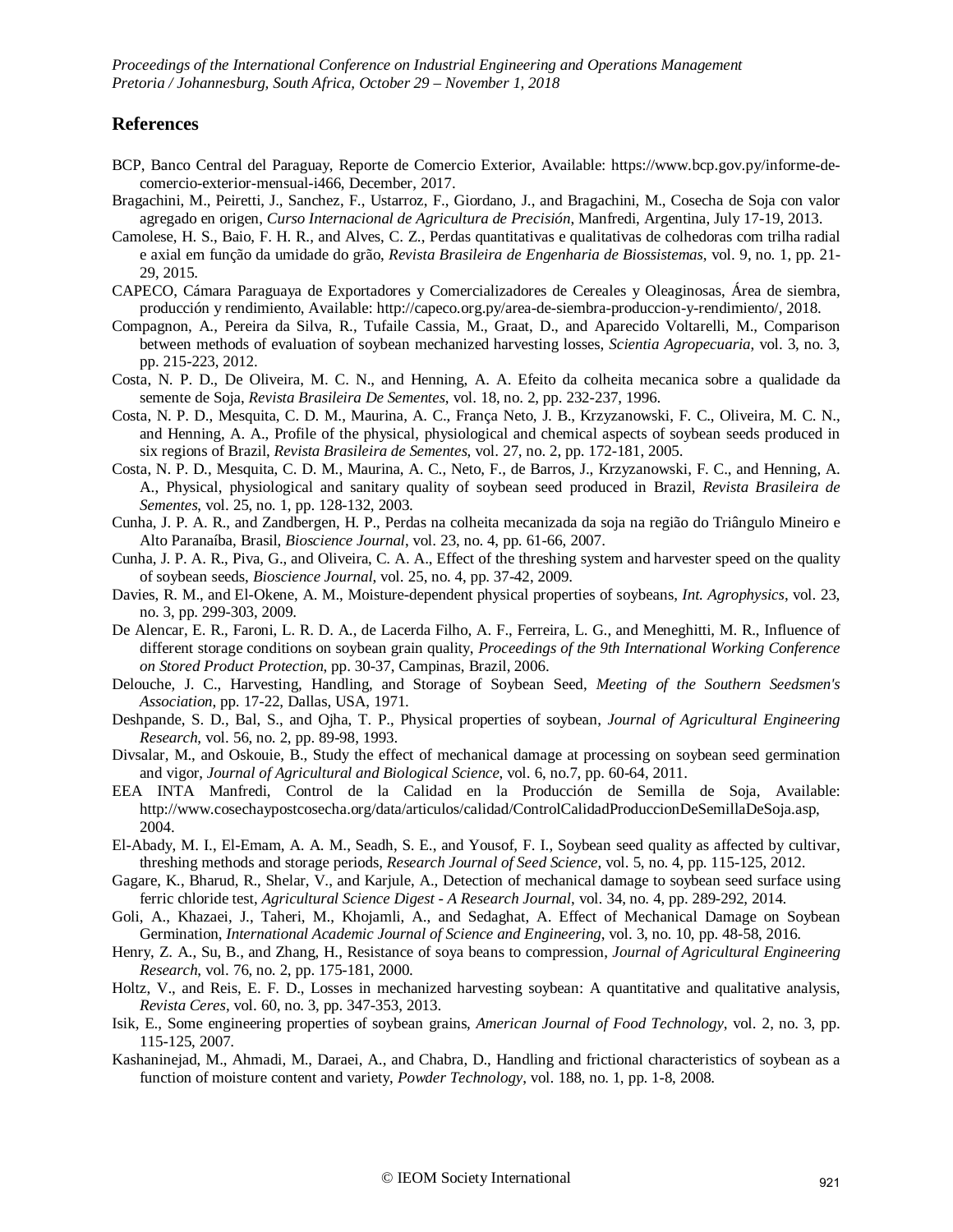- Kibar, H., Öztürk, T., and Esen, E., The effect of moisture content on physical and mechanical, *Spanish Journal of Agricultural Research*, vol. 8, no. 3, pp. 741-749, 2010.
- Krittigamas, N., Vearasilp, S., Thanapornpoonpong, S., Suriyong, S., Pa-oblek, S., Pawelzik, E., and Becker, M., Investigation of post-harvest soybean seed storability after passing the different steps of processing, *Conference on International Agricultural Research for Development*, pp. 9-11, Bonn, Germany, October, 2001.
- Kuźniar, P., Szpunar-Krok, E., Findura, P., Buczek, J., and Bobrecka-Jamro, D., Physical and chemical properties of soybean seeds determine their susceptibility to mechanical damage, *Zemdirbyste-Agriculture*, vol. 103, no. 2, pp. 183-192, 2016.
- Lončarević, V., Babić, M., Balešević-Tubić, S., Đilvesi, K., Kostić, M., and Štatkić, S., Dependent of moisture content soybean seed on physical properties, *Journal on Processing and Energy in Agriculture*, vol. 14, no. 3, pp. 163-167, 2010.
- Lopes, M. D. M., Dedemo Prado, M. O., Sader, R., and Barbosa, R. M., Mechanical and Fisiological effects on the harvesting and processing of Soybean seeds, *Bioscience Journal*, vol. 27, no. 2, pp. 230-238, 2011.
- Magalhaes, S. C., Oliveira, B. C., Toledo, A., Tabile, R. A., and Silva, R. P. Quantitative losses in the soybean mechanized harvesting in different operational conditions of two harvesters, *Bioscience Journal*, vol. 25, no. 5, pp. 43-48, 2009.
- Méndez, J., and Roskopf, R., ¿Dónde se produce el mayor % de grano partido? en el proceso de cosecha o en su manejo posterior, Proyecto PRECOP - INTA OLIVEROS, Available[:](https://www.engormix.com/agricultura/articulos/donde-produce-mayor-grano-t26949.htm) [https://www.engormix.com/agricultura/articulos/donde-produce-mayor-grano-t26949.htm,](https://www.engormix.com/agricultura/articulos/donde-produce-mayor-grano-t26949.htm) February 16, 2007.
- Minuzzi, A., Mora, F., Sedrez, M. A., De Lucca e Braccini, A., and Scapim, C. A., Características fisiológicas, contenido de aceite y proteína en genotipos de Soya, evaluadas en diferentes sitios y épocas de cosecha, Brasil, *Agricultura Técnica*, vol. 67, no. 4, pp. 353-361, 2007.
- Misra, M., Gaul, A., and Kayode, O., Soybean seed quality during conditioning, *Transactions of the ASAE*, vol. 28, no. 2, pp. 576-579, 1985.
- Narayan, R., Chauhan, G. S., and Verma, N. S., Changes in the quality of soybean during storage. Part 1 Effect of storage on some physico-chemical properties of soybean, *Food Chemistry*, vol. 27, no. 1, pp. 13-23, 1988.
- Neto, R., and Troli, W., Perdas na colheita mecanizada da soja (Glycine Max (L.) Merril), no município de Maringá, Estado do Paraná, *Acta Scientiarum. Agronomy*, vol. 25, no. 2, pp. 393-398, 2003.
- Neves, J. M., Oliveira, J. A., Silva, H. P. D., Reis, R. D. G., Zuchi, J., and Vieira, A. R., Quality of soybean seeds with high mechanical damage index after processing and storage, *Revista Brasileira de Engenharia Agrícola e Ambiental*, vol. 20, no. 11, pp. 1025-1030, 2016.
- Ning, X., Yang, D., Gong, Y., Han, C., and Liu, D., Seeds of soybean with internal mechanical damage feature and influence to its germination, *Engineering In Agriculture, Environment And Food*, vol. 7, no. 2, pp. 59-63, 2014.
- Öztürk, F., Pekı̇tkan, F. G., Esgı̇cı̇, R., and Elicin, A. K., Some mechanical properties of Soybean (Glycine Max) stems and seeds, *Scientific Papers. Series A. Agronomy*, vol. 60, pp. 352-355, 2017.
- Pacheco, F., Nóbrega, L., Lima, G., Santorum, M., Boller, W., and Formighieri, L., Physiological quality of Soybean seeds under mechanical injuries caused by combines, *Revista Caatinga*, vol. 28, no. 4, pp. 190-201, 2015.
- Paixão, C. S., Chrispin, C. P., Silva, R. P. D., Girio, L. A., and Voltarelli, M. A., Physical and physiological quality of soybean seeds at three speeds of the harvester, *Revista Brasileira de Engenharia Agrícola e Ambiental*, vol. 21, no. 3, pp. 214-218, 2017.
- Pan, Z., and Tangratanavalee, W., Characteristics of soybeans as affected by soaking conditions, *LWT-Food Science and Technology*, vol. 36, no. 1, pp. 143-151, 2003.
- Parde, S. R., Kausal, R. T., Jayas, D. S., and White, N. D., Mechanical damage to soybean seed during processing, *Journal of Stored Products Research*, vol. 38, no. 4, pp. 385–394, 2002.
- Paulsen, M. R., Nave, W. R., Mounts, T. L., and Gray, L. E., Storability of harvest-damaged soybeans, *Transactions of the ASAE*, vol. 24, no. 6, pp. 1583-1589, 1981.
- Petrů, M., & Mašín, I., Application of Mechanics to Plant Seeds as a Granular or Particulate Material, *Advances in Seed Biology*, InTech, pp. 319-338, 2017.
- Philbrook, B., and Oplinger, E., Soybean Field Losses as Influenced by Harvest Delays, *Agronomy Journal*, vol. 81, no. 2, pp. 251-258, 1989.
- Polat, R., Atay, U., and Saglam, C., Some physical and aerodynamic properties of soybean, *Journal of Agronomy*, vol. 5, no. 1, pp. 74-78, 2006.
- Ribeiro, D. M., Corrêa, P. C., Furtado, B. F., Goneli, A. L., and Resende, O., Soybean mechanical properties in function of moisture content, *Engenharia Agrícola*, vol. 27, no. 2, pp. 493-500, 2007.